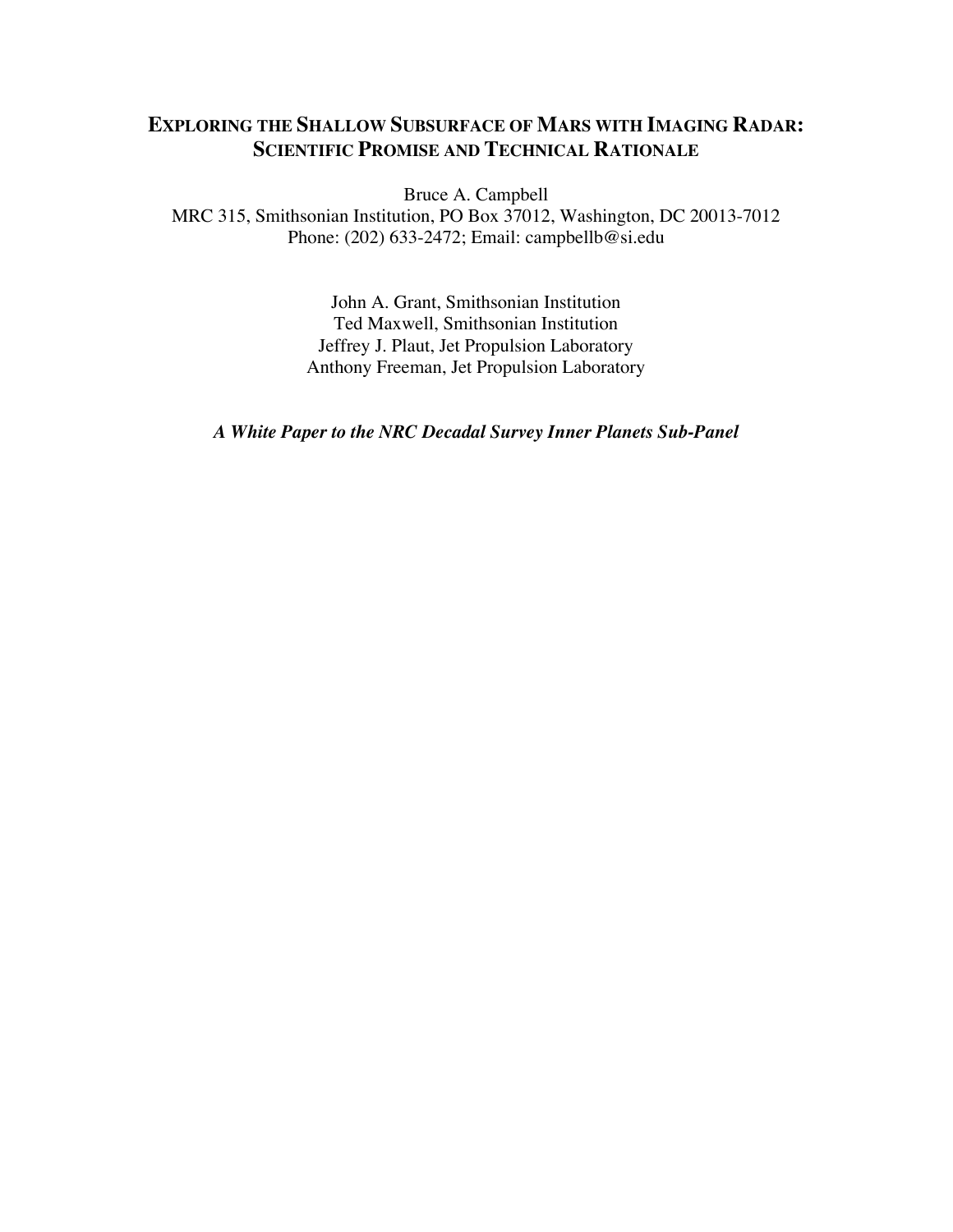**OVERVIEW**. Remote sensing by Earth-based and orbiting instruments has provided a wealth of information on the geologic and climate history of Mars that bears directly on the question of past and current habitability. Recent experience with radar imaging and sounding of the Moon, terrestrial arid regions and glaciers, and volcanic, sedimentary, and polar layered deposits of Mars shows that a significant part of the geologic record is recorded in features buried by mantling debris, layering due to ice property variations, and in the physical nature of deposits formed by volcanism, sedimentation, or impact. Global information on martian near-surface features and physical properties represents a great untapped aspect of the search for habitable zones and evidence of past climate. Imaging radar measurements at wavelengths of 30-60 cm can penetrate several meters of mantling material and 10's of meters into ice, and a highly capable synthetic aperture radar (SAR) instrument is well within the scope of a Discovery or Scout-class mission.

### **I. SCIENTIFIC VALUE OF PROBING THE SHALLOW SUBSURFACE**

Geologic and hydrologic processes leave their marks on the visible landscape, the layering of deposits beneath the surface, and often in the particle size distribution of materials that blanket the bedrock. Visible and infrared remote sensing offers phenomenal views of landforms and their general composition, but remains limited to the upper surface (Figure 1). The properties of a muted, underlying feature may be discerned, and aspects of subsurface physical properties may be inferred from exposed rocks or scarp faces, but these are often localized observations. Given the importance of establishing the record of past climate, volcanism, and other processes on Mars and the ubiquitous aeolian cover, there is a need to directly characterize, on the global scale, the physical properties of surface mantling deposits and to map process-diagnostic landforms beneath these layers.



**Figure 1. What Lies Beneath?** Fine material blankets the martian surface along the Opportunity rover traverse.

Detection and mapping of buried geologic features by radar is confined to arid regions on the Earth due to the presence of water in almost any soil. The most recognized example is the detection by the Shuttle Imaging Radar system of ancient river channels related to trans-African drainage before the formation of the Nile [McCauley et al., 1982]. On Mars, there is no appreciable free water in mantling material so radar penetration to reveal buried geologic features will be commonplace, as confirmed by Arecibo observations [Harmon et al., 1999]. The entire range of process-diagnostic landforms awaits discovery: fluvial channels, ancient shorelines, lava flows, aeolian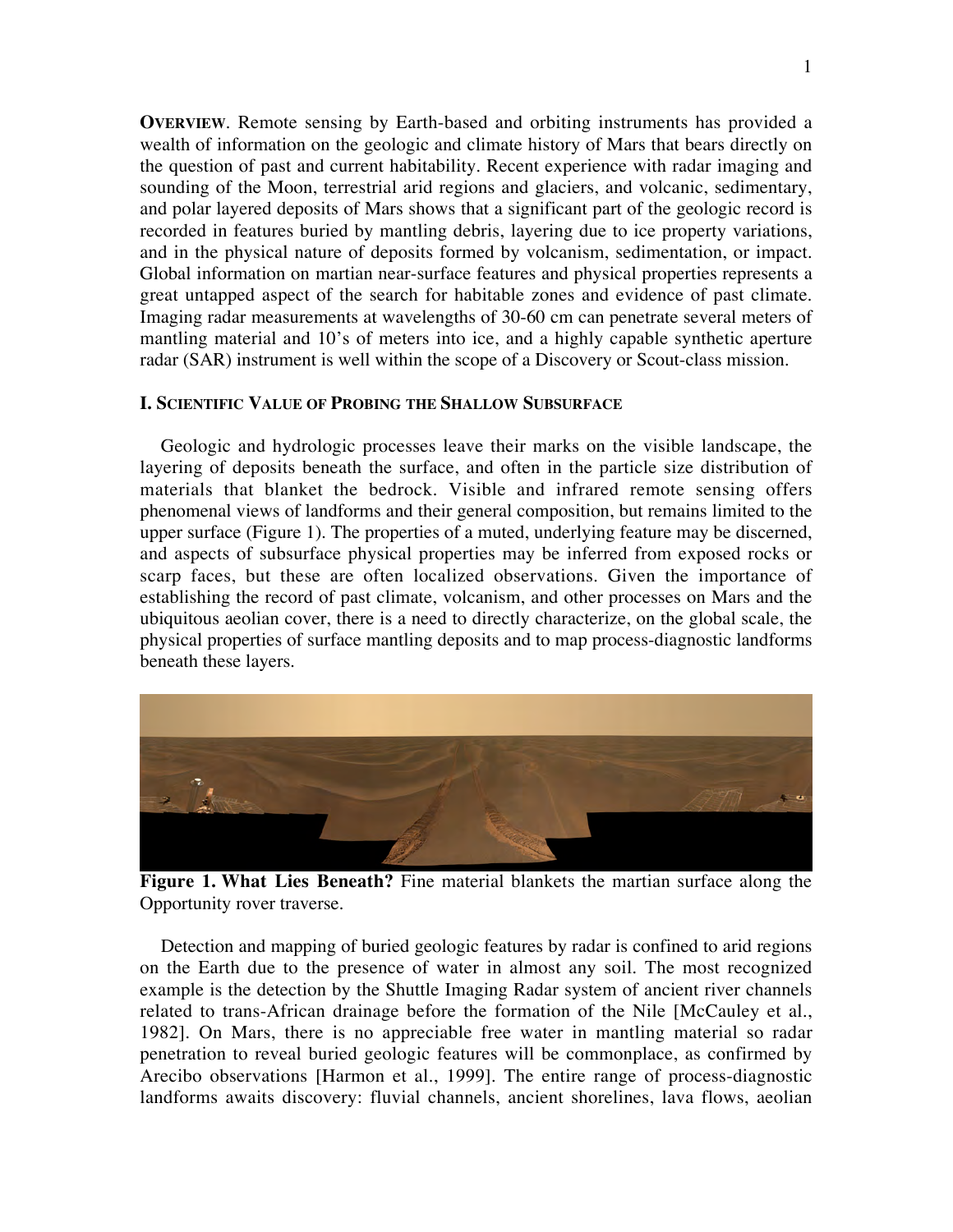structures, impact craters and debris fields, and ice-related features such as patterned ground, pingoes, and moraines. The great advantage of imaging radar is the capability to map such features over vast areas, greatly extending and enhancing the science value of targeted optical observations where a landform is exposed at the surface.



**Figure 2. Observational Synergies.** Top - Arecibo 12.6-cm radar backscatter data for Amazonis Planitia and Olympus Mons on shaded relief map, color-coded to show echo strength. High backscatter is associated with rugged lava flows from the Cerberus Fossae vents at lower left, and from Tharsis volcanoes to the east. Bottom - SHARAD radargram from the north (left) to south (right) across Amazonis Planitia (approximate track location shown by yellow line in radar image), showing a reflector associated with base of Vastitas Borealis sediments at maximum depths of 100-170 m.

This approach is well demonstrated in the synergy among visible, near infrared, thermal IR, imaging radar, and sounding radar data in understanding Amazonis Planitia (Figure 2). In this roughly circular region west of Olympus Mons, a long history of volcanic and sedimentary infilling have left deposits that can only be unraveled with the full range of remote sensing techniques. MOLA topography data reveal a nearly flat surface at 10's of meter scale, due to fine aeolian material as shown by thermal IR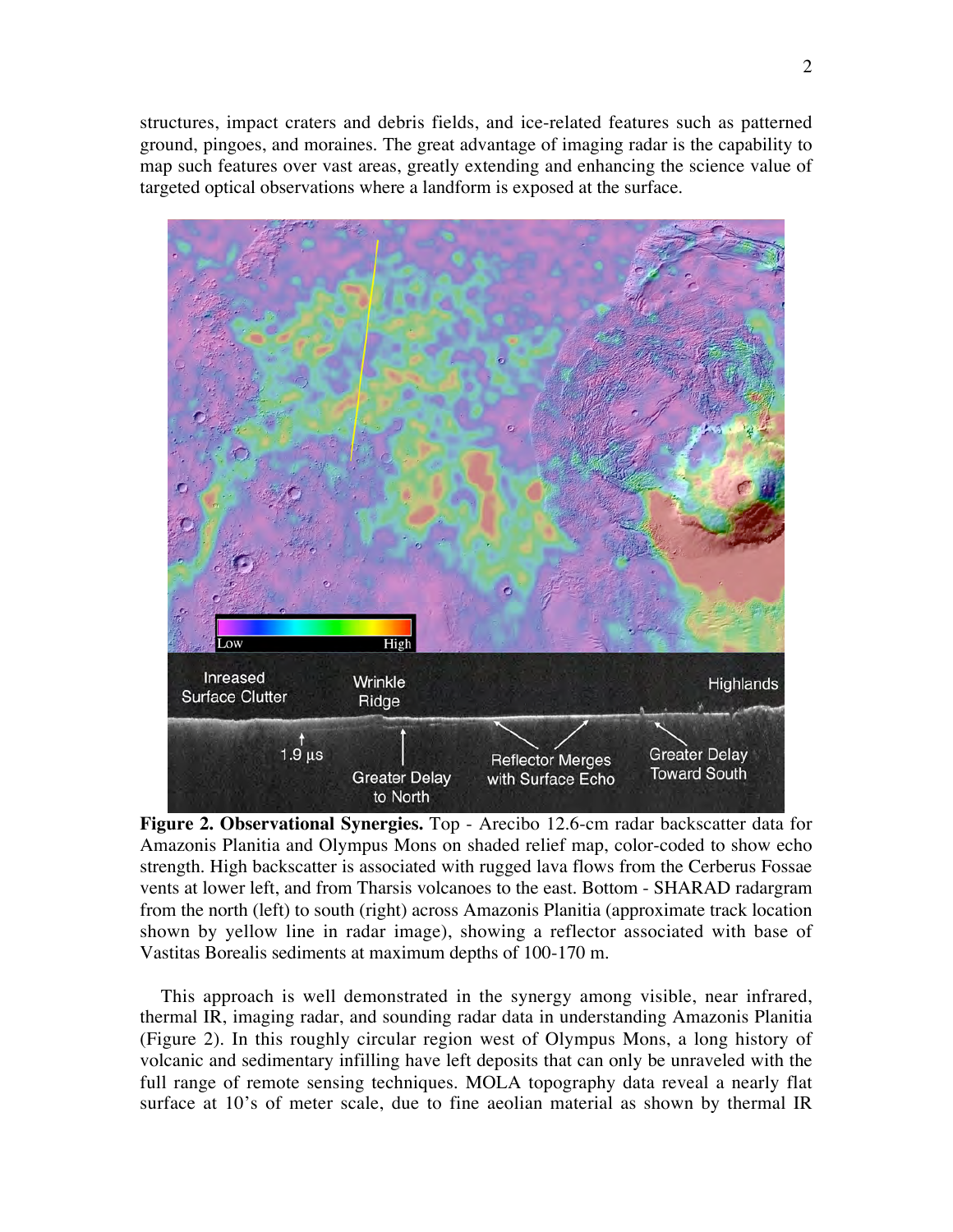mapping and HiRISE images. Beneath this mantle in many places are rugged lava flows, representing the last great episodes of flooding from vents in the Cerberus Fossae region. These flows are detected by their high radar backscatter at 12.6-cm wavelength, which can penetrate the few meters of overlying dust. Finally, SHARAD data reveal a single discrete dielectric interface at 30-170 m depth that slopes from the highland boundary downwards toward the northern plains, and represents the base of the Vastitas Borealis sediments atop ancient Hesperian lavas [Campbell et al., 2008]. An imaging radar with much higher resolution and sensitivity than the Arecibo data could greatly improve our understanding of the interplay between processes in this region, and particularly focus on volcano-ground ice interactions suggested by localized explosive landforms.



**Figure 3. Probing Thick Deposits.** Clementine 750-nm (left) and 70-cm radar (right) images of the region between SW Oceanus Procellarum and the Orientale Basin. Note that the region surrounding the mare-filled crater Cruger has similar optical properties to other highland-rich terrain, but the radar penetrates 30-40 m to detect basalt, mixed into the regolith, from an ancient lava complex (white outline) connected with Procellarum.

It is not necessary that imaging radar always reflect from "bedrock". Recent experience with lunar radar mapping at 12.6-cm and 70-cm wavelengths shows that important information about surface formation and evolution processes is contained in the rock population and microwave loss properties of mantling deposits. Examples of this type of probing include studies of mega-regolith thickness based only on the degree of blockiness in crater ejecta blankets [Thompson et al., 2009], which could be of interest in examining the depth of basin ejecta that remains in the martian highlands. Longwavelength radar images of the Moon also reveal abrupt changes in the composition of thick regolith layers with depth, as in a case where highlands material from the Orientale impact blankets ancient mare basalts (Figure 3). This same type of analysis could be used to probe the martian ground ice layer discovered by Odyssey GRS, to search for shallow ice lenses in an otherwise homogeneous background matrix, or to characterize physical variations in the Medusae Fossae Formation. While most of the examples from lunar work are confined to impact and volcanic processes, the concepts are readily extended to thick deposits produced by wind, water, and ice-related processes.

The martian polar layered deposits present an opportunity for two uses of an imaging radar system. Because the microwave losses in ice are very small, even a 30-60 cm signal could penetrate 10's of meters into the upper portion of the caps. Similar depths of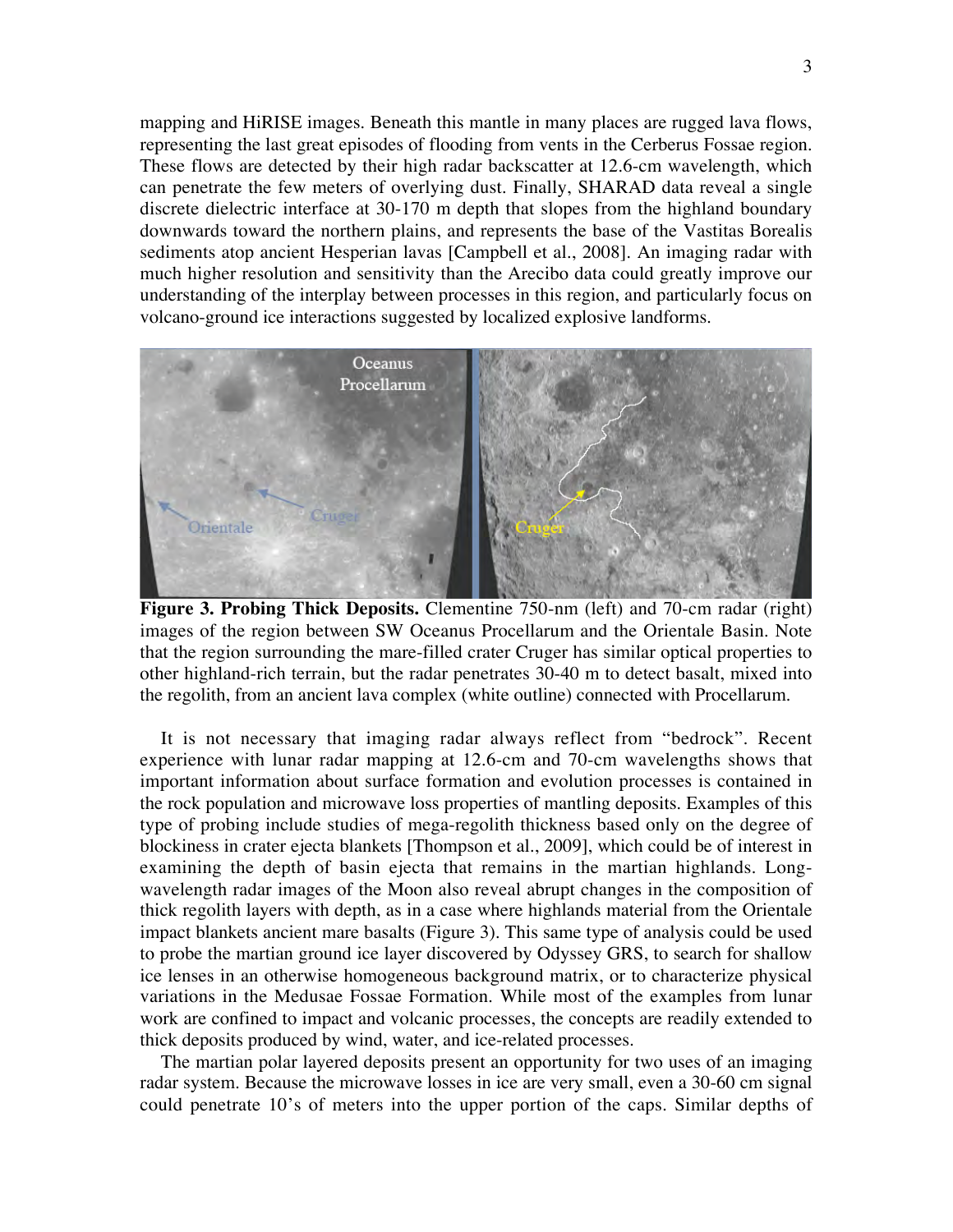probing have been achieved in low-loss lunar highlands material [Campbell and Hawke, 2005]. Imaging radar reveals regional variations in the icy surface layers of the Galilean satellites, even at coarse resolution [Ostro et al., 1992], and the detailed images of spatial variations in echoes across the martian caps will likely reveal differences in local dust abundance due to varying deposition rates and later ablation/sublimation. Perhaps even more directly useful will be a nadir-view probing of the caps by the SAR system. With properly chosen bandwidth, a SAR could act as a vertically resolved sounder for the upper few tens of meters in ice. This would fill in the crucial spatial gap left by the SHARAD system, and complete our understanding of the packet structure potentially related to orbital variations [Putzig et al., 2009].

### **II. TECHNICAL APPROACH AND RATIONALE**

The subsurface of Mars has been observed thus far by three sensors: the MARSIS [Picardi et al., 2005] and SHARAD [Seu et al., 2007] radar sounders and the Arecibo imaging radar system [Harmon et al., 1999]. Sounders differ from imaging radar in transmitting the radio signal toward the nadir and measuring echoes as a function of time delay. Some improvement in the along-track resolution is achieved by Doppler processing, but these are fundamentally a footprint style of measurement which build up a vertically-resolved cross section (or radargram) of the subsurface as they travel above the ground. Imaging radar (SAR) looks off to the side, and uses both the delay and frequency information in the echoes to form a map of high-resolution pixels. There is no discrimination within a given pixel as to the depth of a particular component of the echo, but the resulting image typically reveals either a discrete geologic interface (buried lava flows, crater deposits, rough channel beds, etc.) or the volume abundance of wavelengthscale rocks within the probing depth for thicker "regolith" layers. The sounding and imaging measurements are highly complementary, and can be used to build up a complete picture of geologic/hydrologic conditions from the surface to hundreds of meters below the ground. We examine below some basic topics in defining the optimum SAR sensor characteristics.

*Which Wavelength is Best?* The choice of operating wavelength for a cost-effective, single-frequency system is a trade: longer wavelengths deliver greater penetration depth, but for a fixed antenna size the system gain declines with wavelength. At the same time, most natural surfaces become "smoother" at larger horizontal scales, so a side-looking radar will eventually see nothing if the wavelength becomes too large. A simple analysis of these effects [Campbell et al., 2004] suggests that wavelengths of 30-60 cm define the optimum match between penetration depth and roughness changes in detecting buried geologic features.

*How Deep Will We See?* Radar penetration into geologic deposits is limited by attenuation in the constituent materials. Cold ice has extremely low losses, feldspardominated rocks like lunar anorthosites have quite low attenuation, and basalts exhibit a wide range depending upon the abundance of lossy minerals such as ilmenite [Carrier et al., 1991]. For Earth applications, moisture within the target materials is often the limiting factor in radar losses, but for Mars this behavior has not been observed by either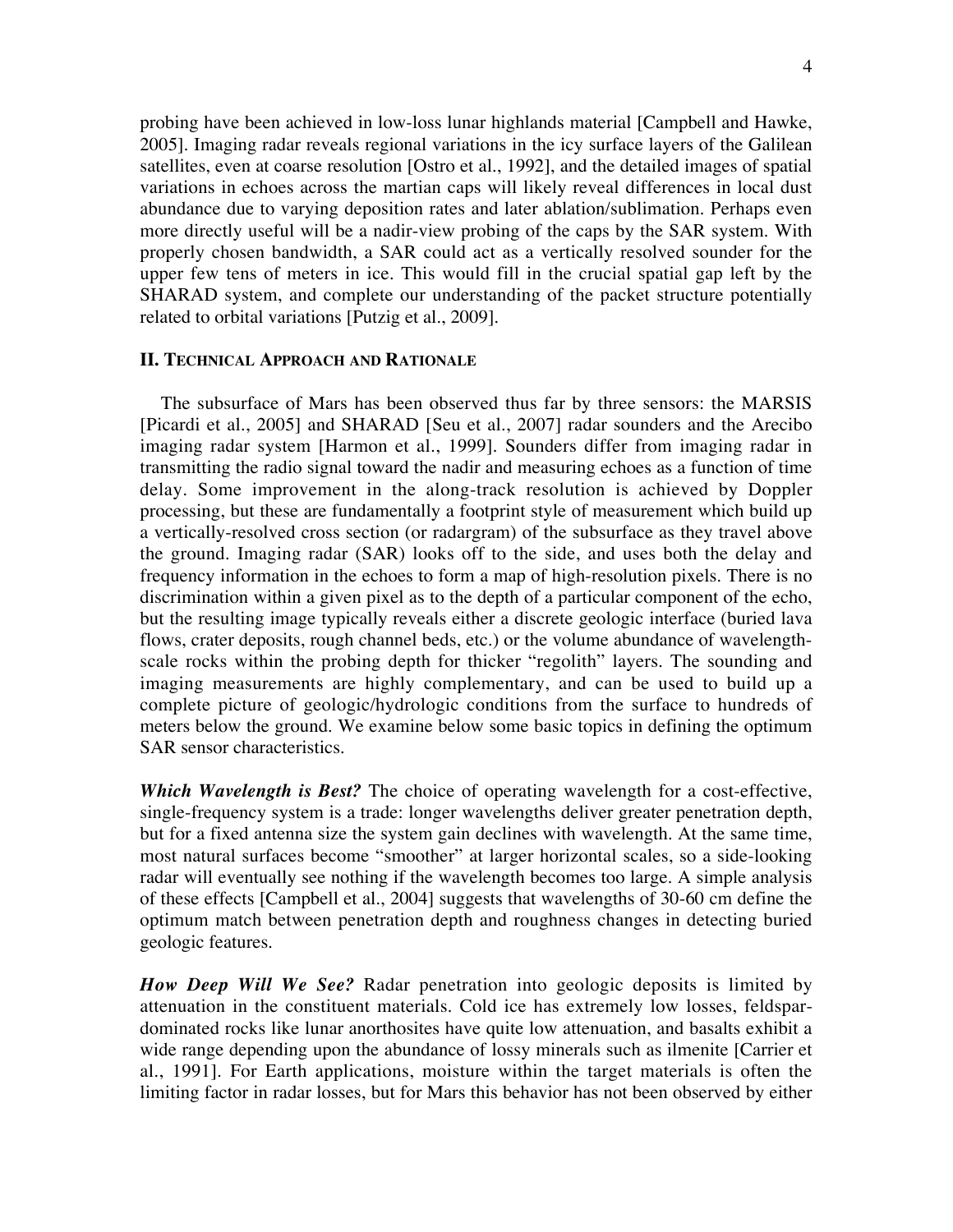of the sounding radar systems. Evidence to date shows that loss tangents at microwave frequency for volcanic deposits like the Medusae Fossae Formation [Watters et al., 2007] and sedimentary material like the Vastitas Borealis Formation [Campbell et al., 2008] are typically 0.01 or less, easily permitting a 30-60 cm radar signal to penetrate 5 m or more. Losses in the polar layered terrains [Phillips et al., 2008] and perhaps some lobate debris aprons [Holt et al., 2009; Plaut et al., 2009] are very much lower, and this same SAR signal could reflect from interfaces at depths up to a few 10's of meters. The detection of rough lava flows in many areas of Mars by the Arecibo 12.6-cm wavelength imaging system, even in areas clearly mantled by a few meters of fine material [Harmon et al., 1999], supports the notion that microwave losses are relatively modest in these dry materials.

*What is the Image Resolution?* There is a fundamental trade between penetration depth and horizontal spatial resolution in the use of radar systems to probe the subsurface. A synthetic aperture radar can deliver very fine (meter-scale) horizontal spatial resolution for surface images, with a sensitivity set by the maximum transmitted power and the size of the antenna. This sensitivity, typically described by the noise-equivalent backscatter coefficient, must be adequate to distinguish smooth, "radar dark" areas from rough, "radar bright" terrain against the noise background. Assuming power and antenna size to be limited by spacecraft resources, probing beneath the surface requires greater sensitivity obtained at the cost of more coarse horizontal resolution. An imaging radar system with desired penetration depth of 5-8 m in basalt-derived dust can achieve horizontal spatial resolution of 15-18 m, comparable to THEMIS visible-wavelength maps.

*What is Required***?** The science objectives discussed above can be met by a singlefrequency, dual- or quad-polarization SAR instrument that uses a 6-m deployable mesh antenna. Taken together, these components require about 100 kg of payload mass, and use about 60 W of orbit-average power to complete a global map within 12-18 months. The instrument design poses no technical challenges, since space-borne SAR is a mature technology, and deployable antennas up to 18 m in diameter are now regularly used for Earth communications satellites. Ground processing of radar data has likewise advanced dramatically since the Magellan era, and even a multi-polarization dataset for the entire surface of Mars can be managed with modest computing resources (the entire Earthbased lunar radar mapping effort at 70-cm and 12.6-cm wavelength has been accomplished with a few desktop machines). For optimum coverage and signal-to-noise quality, a circular orbit at 300-400 km altitude is required.

#### **III. CONCLUSIONS**

Large regions of Mars are masked by mantling debris that can be "peeled away" by imaging radar. Beneath these deposits lies a more complete picture of the martian geologic record, and hence the preserved signatures of past climate and habitability. Even where the bedrock is far below a developed regolith, a long-wavelength probing system can reveal dramatic differences in physical properties often unsuspected from visible or infrared images. In the polar deposits, a SAR system used in a sounding mode can fill in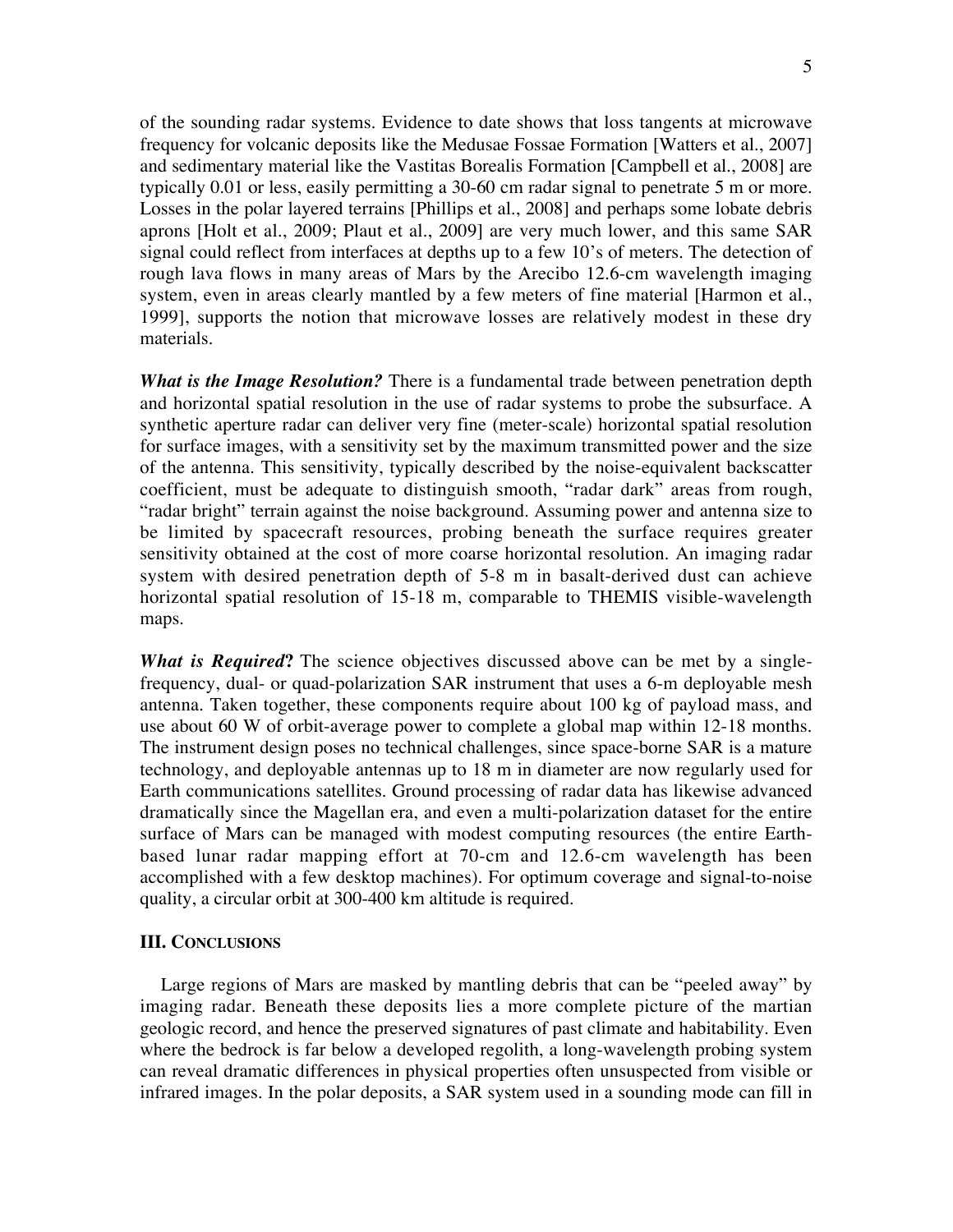the vital gap in our knowledge of the upper few tens of meters, where the record of the most recent deposition and losses is preserved. An instrument capable of these investigations on the global scale is well within the scope of a Discovery or Scout-class mission.

## **IV. REFERENCES**

- Campbell, B.A., L.M. Carter, R.J. Phillips, J. Plaut, N. Putzig, A. Safaeinili, R. Seu, D. Biccari, A. Egan, R. Orosei, SHARAD radar sounding of the Vastitas Borealis Formation in Amazonis Planitia *, J. Geophys. Res*., 113, E12010, doi:10.1029/2008JE003177, 2008.
- Campbell, B.A., and B.R. Hawke, Radar mapping of lunar cryptomaria east of Orientale basin, *J. Geophys. Res*., doi:10.1029/2005JE002425, 2005.
- Campbell, B.A., T. Maxwell, and A. Freeman, Mars orbital SAR: Obtaining geologic information from radar polarimetry, *J. Geophys. Res*., *109, doi:10.1029/2004JE002264*, 2004.
- Carrier, W.D., Olhoeft, G.R. and Mendell, W., Physical properties of the lunar surface. In: Lunar Sourcebook. Cambridge Univ. Press, New York, 1991.
- Harmon, J.K., R.E. Arvidson, E.A. Guinness, B.A. Campbell, and M.A. Slade, Mars mapping with delay-Doppler radar, *JGR-Planets*, *104*, 14,065-14,090, 1999.
- Holt, J.W., A. Safaeinili, J.J. Plaut, J.W. Head, R.J. Phillips, R. Seu, S.D. Kempf, P. Choudhary, D.A. Young, N.E. Putzig, D. Biccari, and Y. Gim, Radar Sounding Evidence for Buried Glaciers in the Southern Mid-Latitudes of Mars, *Science* **322** (5905), 1235. [DOI: 10.1126/science.1164246].
- McCauley, J.F., G.G. Schaber, C.S. Breed, M.J. Grolier, C.V. Haynes, B. Issawi, C. Elachi, and R. Blom, Subsurface valleys and geoarchaeology of the eastern Sahara revealed by shuttle radar. Science, 218, 1004-1020, 1982.
- Ostro, S.J. et al., Europa, Ganymede, and Callisto: New radar results from Arecibo and Goldstone. J. Geophys. Res., 97, 13,091-13,102, 1992.
- Phillips, R.J., M.T. Zuber, S.E. Smrekar, M.T. Mellon, J.W. Head, K.L. Tanaka, N.E. Putzig, S.M. Milkovich, B.A. Campbell, J.J. Plaut, A. Safaeinili, R. Seu, D. Biccari, L.M. Carter, G. Picardi, R. Orosei, P.S. Mohit, E. Heggy, R.W. Zurek, A.F. Egan, E. Giacomoni, F. Russo, M. Cutigni, E. Pettinelli, J.W. Holt, C.J. Leuschen, and L. Marinangeli, Mars north polar deposits: Stratigraphy, age, and geodynamical response, *Science*, 320, 1182-1185, doi:10.1126/science.1157546, 2008.
- Picardi, G. et el., Radar soundings of the subsurface of Mars, *Science* 310, 1925–1928, 2005.
- Plaut, J.J., A. Safaeinili, J.W. Holt, R.J. Phillips, J.W. Head, R. Seu, N.E. Putzig, A. Frigeri, Radar evidence for ice in lobate debris aprons in the mid-northern latitudes of Mars, Geophys. Res. Lett., doi:10.1029/2008GL036379, 2009.
- Putzig, N.E., R.J. Phillips, B.A. Campbell, J.W. Holt, J.J. Plaut, L.M. Carter, A.F. Egan, F. Bernardini, A. Safaeinili, and R. Seu, Subsurface structure of Planum Boreum from Mars Reconnaissance Orbiter shallow radar soundings*, Icarus*, doi:10.1016/j.icarus.2009.07.034, 2009.